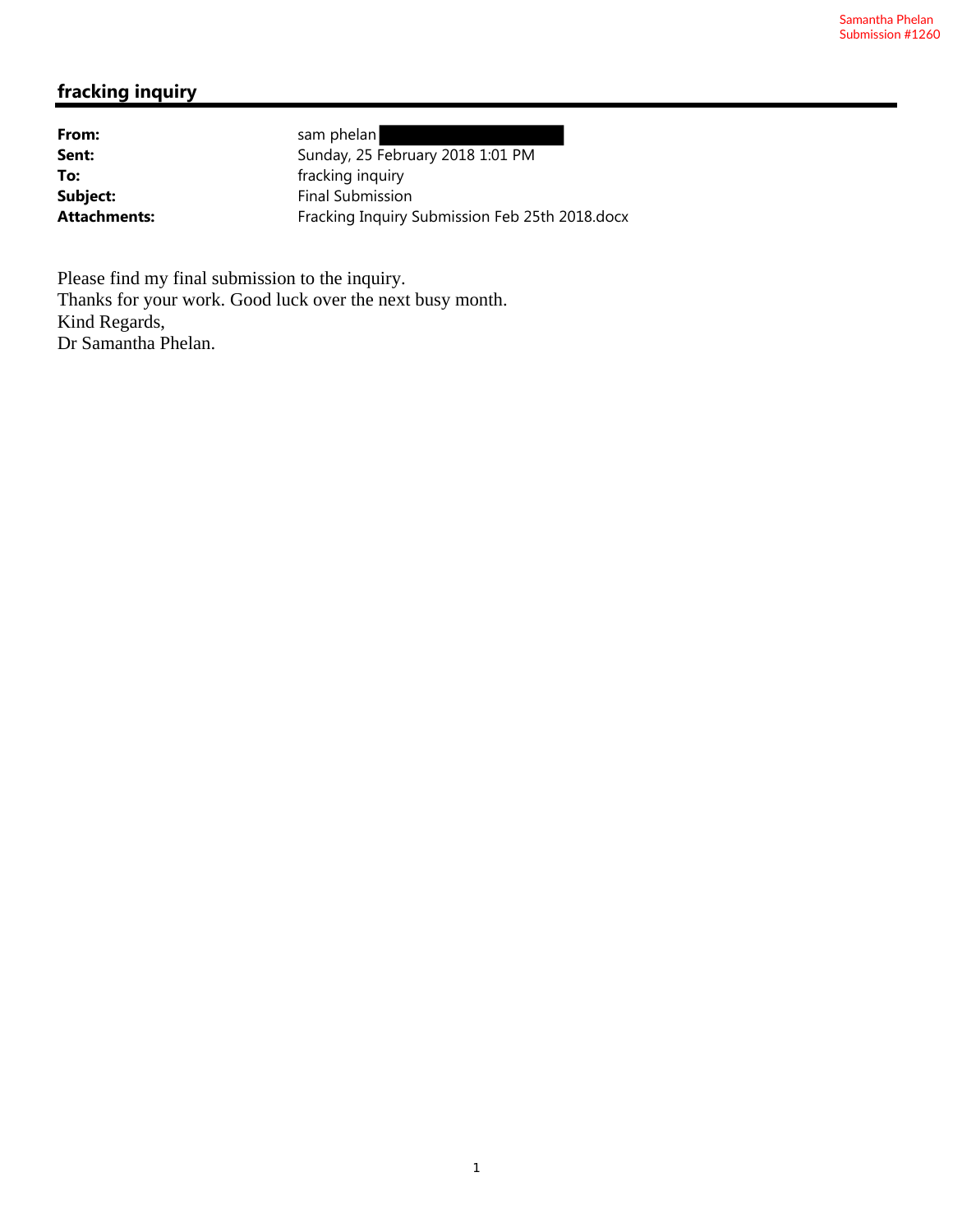# **Fracking Inquiry Submission Feb 2018**

Dear Justice Pepper and panel,

Thanks again for the opportunity to submit to this inquiry. Hopefully my contribution can help protect the exquisite uniqueness of the Territories culture, people, landscapes, flora, fauna, water, air and existing employment pathways.

In many instances in the document to date the word "acceptable" is used in relation to risk mitigation. The subjective nature of this word needs to be considered carefully in a scientific document.

I would contend that if you were a pastoralist who would like nothing more than the ability to veto these companies from your land that the panels version of "acceptable " would be very different from your own.

If you were living on a low lying Torres Strait Island, with global warming driving sea levels rises, what an "acceptable methane emission " for any extractive industry may also differ significantly from what a gas company or panel member with a long history involvement with the gas industry may see as "acceptable".

And as a Katherine resident, a veterinarian and a mother raising 3 young Territorian women, what I consider "acceptable risks" are not those contained in this document to date.

By now none of this is new information and so I will jump to the areas in which I have some professional expertise and remaining concerns.

# **1. Flora and fauna survey and monitoring**

Your document recommends the implementation of flora and fauna surveys and ongoing monitoring of vulnerable species once an area is earmarked for production.

This overlooks the simple fact that if a gas company, with all the survey tools at their fingertips, invests in a series of exploration wells, that by definition that area is earmarked for production subject to a commercial flow being established.

As such country suitable for on shore gas – more than is defined by simply having gas in shale underground – needs to be considered in relation to flora, fauna, water etc. PRIOR TO EXPLORATION ever taking place.

I listened to the toxicologists presentation in Katherine in the final round of hearings, discussing the human health implications of living near the volatiles produced by gas flaring etc. I noted a safe well distance of 1.7 km from human habitation, and this made me wonder what consideration has been given to native animals and cattle living in these potential gas fields?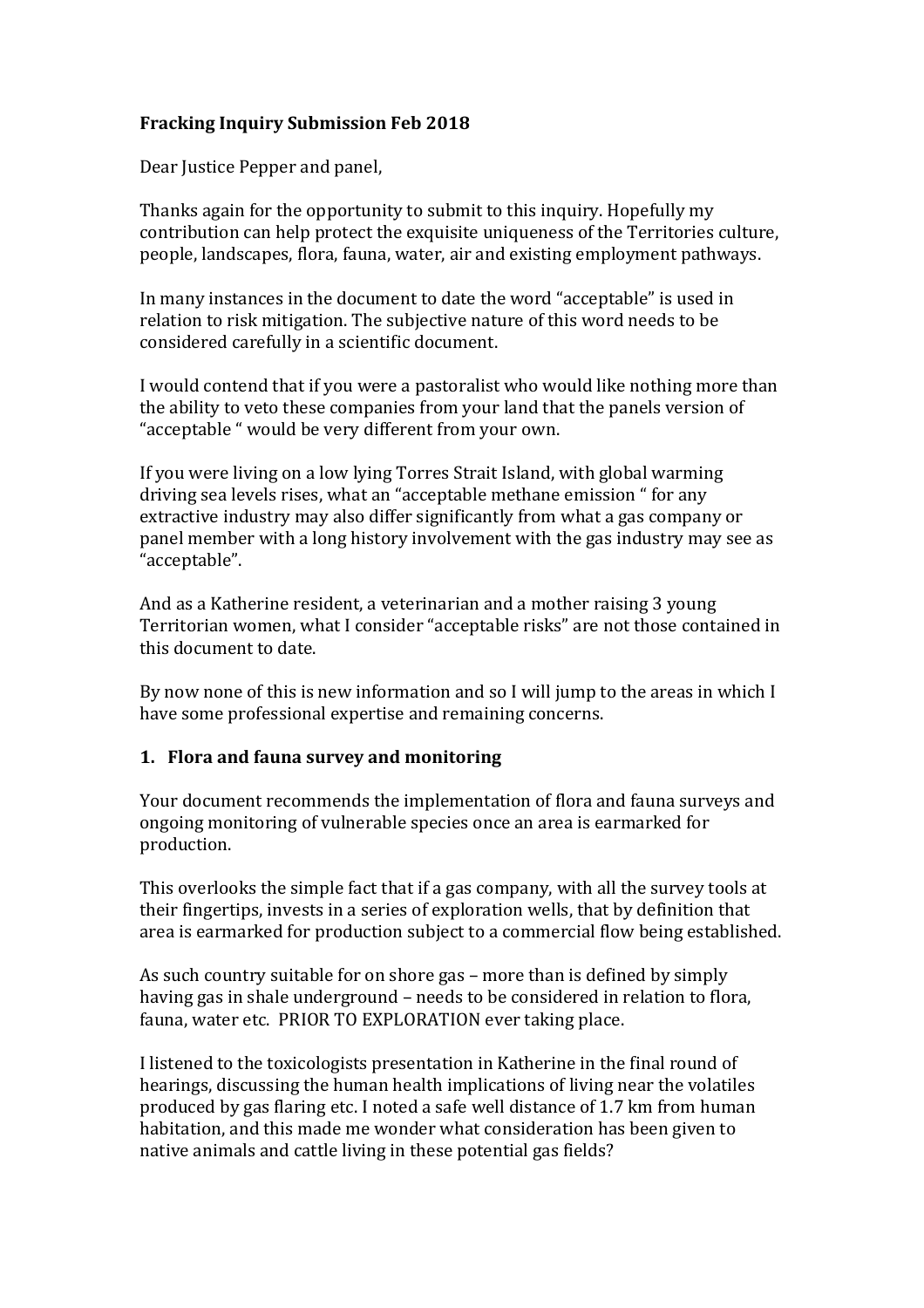Will an Animal Health Risk Assessment also be required? Or do we conveniently implement an animal version of Terra Nullius and condemn many animals to living and succumbing to well-documented illnesses that effect humans living in and around gas fields? I can assure you toxicology across species overlaps frequently and I would assume that many birds and mammals would experience similar ill effects to humans exposed to these toxins.

If we assume a final productive well spacing of 2 km, and assume every well will need the ability to flare, then every square meter of the land within a gas field would be unacceptable for human habitation. Yet each animal that lives, nests and burrows, eats from and swims through these gas fields will be exposed to the same "unacceptable" toxins that humans are protected from. And this will continue for the best part of the next 40 years – hundreds of generations for a great many of these animals. How much genetic and endocrine damage will be evident in these animals in 40 years time I wonder? How many of these chemicals have the potential to bio accumulate in an ecosystem?

I spoke to an Aboriginal man from the Childers Region of Qld only yesterday, who described his old hunting grounds in that area " a dead zone" since the arrival of onshore CSG gas. I can see the same would apply in the NT throughout these shale gas fields and the thought saddens me deeply. These animals have a right to their homes, and as humans I believe we need to become duty bound to protect the remaining biodiversity of our planet.

From a veterinary stand point the definition of what areas are suitable for gas extraction must be based on adequate flora and fauna surveys conducted by a SREBA type body long before exploration is permitted and must be conducted over sufficient timeframes to allow for migration patterns of transient fauna, particularly nesting birds, to be adequately assessed.

To imagine *in an NT context* that a large gas company will be asked to halt production to protect a nesting ground of a rare migratory bird once a commercial flow is found, flies in the face of what Territorians have been repeatedly standing up and saying to you in various ways throughout these hearings.

#### *This statement applies to all independent baseline data collection.*

*By definition baseline data must be collected at the baseline i.e. prior to any hydraulic fracturing taking place. The baseline data informs what areas may be appropriate to consider fracking in. Just because there is underlying gas does not give the assumption of "appropriate to frack".* 

*Baseline data is not baseline data if it is collected after 3 years of exploratory drilling and fracking in a region, plain and simple.*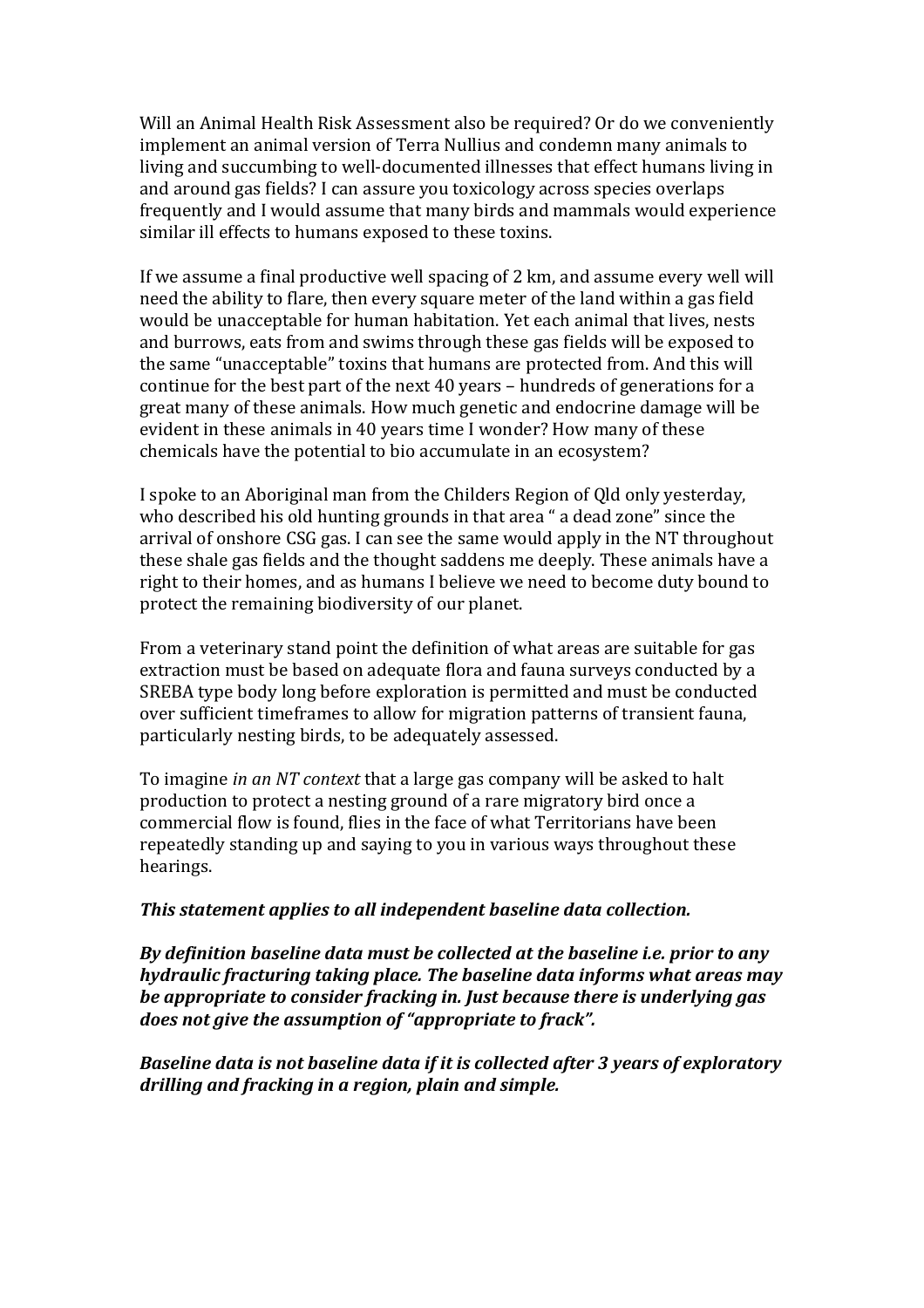# **2. Water holding facilities**

I have recently heard talk that gas companies are unhappy about the inability to utilize evaporative ponds for flowback water. I need to reiterate in writing, the words I spoke at the 2nd round of hearings in Katherine in 2017.

In an arid environment animal worlds revolve around water (something as Australian humans we should also appreciate a little better!). Water determines who lives where in an arid ecosystem. I remind you of the Barkly tornado like murmuration of birds I provided as evidence in the 2nd round of hearing in Katherine in 2017.

To think for one minute that an open evaporative pond, accessible to birds, reptiles and small mammals is an acceptable storage facility for highly toxic and concentrating wastewater is ludicrous.

Yet in the NT to date this is the chosen method of dealing with highly toxic water. As a veterinarian in Gove in the 1990s I would routinely treat all sorts of animals who had drowned in or been poisoned by the red tailings dam water there. The tailings dam is still there.

When you are the vet that has to put down yet another exquisite fish eagle with red stained plume and ulcerated mouth and oesophagus from exposure to tailings water the reality of "exposure to toxic water" is not simply words on a page. "Skull flat" in Tennant Creek that I referred to in the 2nd round of hearings also bears testimony to the long-term effect of poorly managed tailings dams in the NT

### *The animals that would access the open evaporative ponds, and the land thereafter deserve our most rigorous protection. Under no circumstances should companies be able to utilise open evaporative ponds.*

# **3. Waste water handling**

The integrity of the gas companies has been questioned in regards to their handling of wastewater in many submissions.

Local knowledge has also repeatedly highlighted how companies will legally or illegally dump "unacceptable" contaminants into NT waterways to prevent exorbitant costs of removal toxic residues/tailings etc. from mine sites.

Given that so many questions have been raised as to where the wastewater from previously fracked wells in the NT has gone to, is it possible for the inquiry to request and verify this information (from an independent source rather than gas company records)? As members of the public it is impossible to track this water disposal and many of us have tried. The powers and privilege of the inquiry may facilitate this process.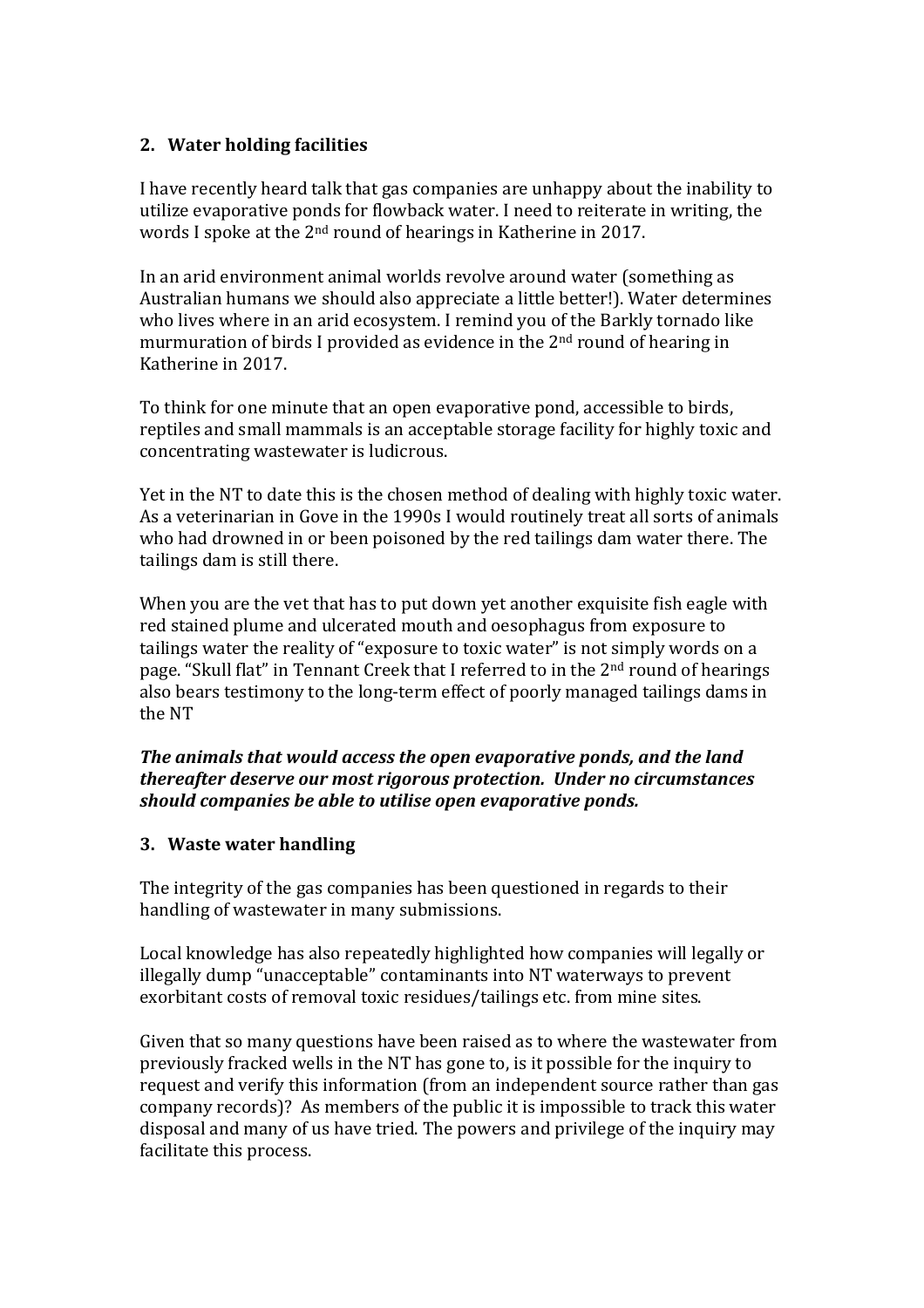If wastewater can be manhandled in Gloucester NSW, then let me count the ways it can be manhandled between Elliott NT and Mt Isa or NSW.

Given tank storage is recommended for flowback, evaporation will be removed from the flowback quantity variables. There is therefore the ability for every drop of flowback water to be independently monitored. I feel this is critical in preventing illegal dumping of contaminated wastewater, with its subsequent effect on aquatic ecosystems and all land dwellers that also rely on surface water.

# 4. **Decreasing monitoring requirements linked to historical compliance.**

The notion that if a company acts well it will be less scrutinized over time denies what Territorians have been saying to you throughout these hearings. The vulnerability of the NT to poor practice has been highlighted to you ad infinitum in this inquiry.

Our geographic isolation, poor legislative framework, low population and low levels of remote education leave us a vulnerable as those whose lands were decimated in Brazil when the BHP tailings dam collapsed recently. I would suggest that if that mine were in NSW every step would have been taken to ensure the dam wall was solid. I would also suggest that the NT is far more like Brazil than it is like NSW when it comes to regulation and company perception.

As such any watering down of any independent monitoring over time is simply fool hardy.

# **5. Origin Energy doctored document**

As a veterinarian I am familiar with scientific paper publication and academic fraud.

When I spoke at the final round of hearings I was unaware of what had occurred with the Origin well casing image provided to the inquiry. The evidence had only been presented to the inquiry the day before. I had heard a small radio news snippet but had been unable to focus above cooking dinner and kids homework.

I understand that Origin provided you with detail of the deformed well casing prior to this doctored image being provided, but as far as I am concerned doctoring a photo for scientific publication, without direct acknowledgement of that doctoring at the time is fraudulent.

For a scientific inquiry to accept shareholder perception as a valid reason for doctoring an image in a scientific paper diminishes the validity of any science provided by gas companies in the document and sadly therefore also diminishes the validity of the whole.

To maintain the integrity of the inquiries document I believe that an independent assessment of what occurred in the well casing, the potential reasons for the